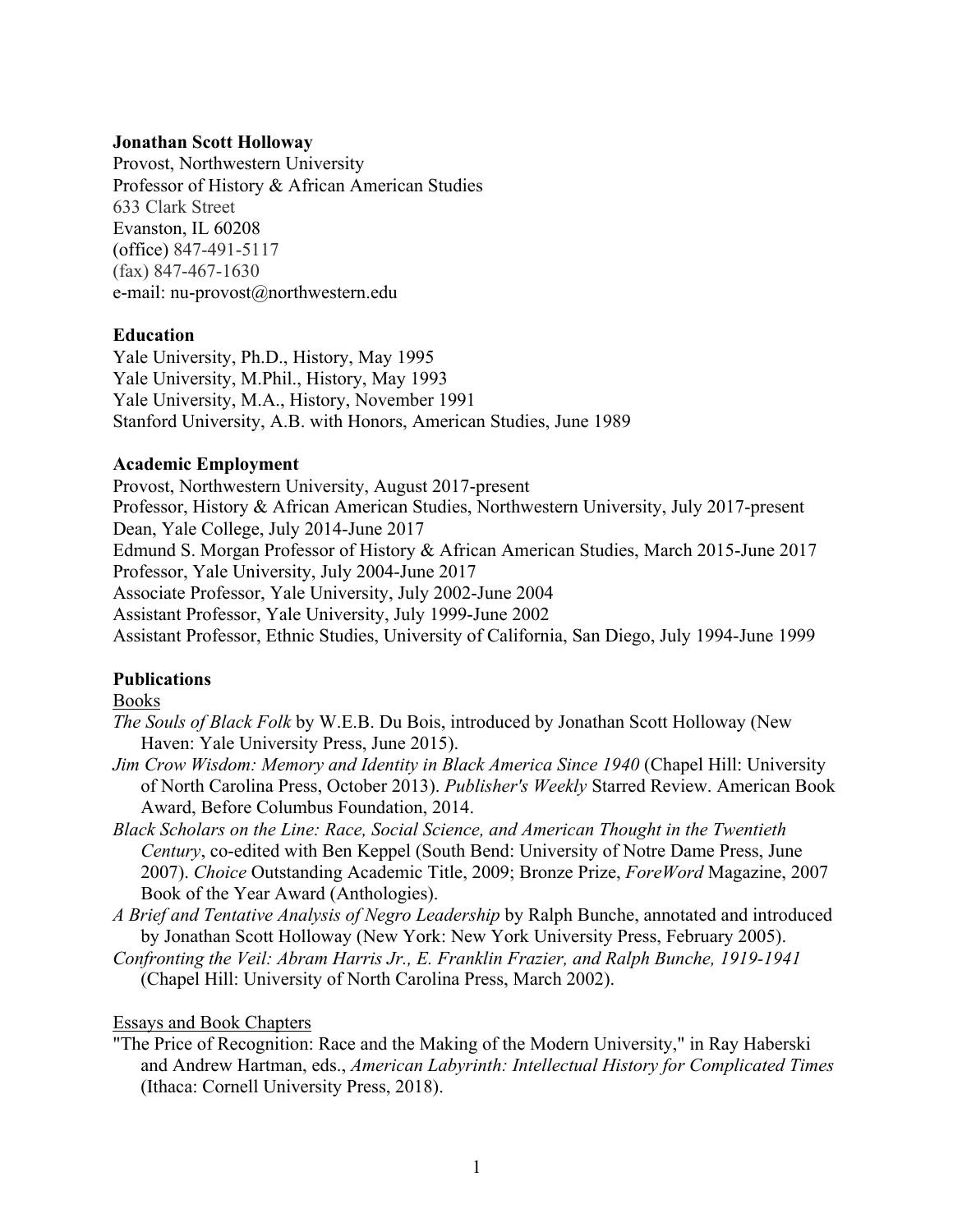"Curating the Black Atlantic," in James Kloppenberg, Michael O'Brien, Jennifer Ratner-Rosenhagen, and Joel Isaac, eds., *The Worlds of American Intellectual History* (New York: Oxford University Press, 2017), 76-94.

"What We Risk," (foreword) to *Interpreting Difficult History at Museums and Historic Sites* by Julia Rose (Lanham, MD: Rowman & Littlefield, 2016).

"The Perennial Rediscovery of the Black Intellectual," *The Chronicle of Higher Education* Special Report: "After the Last Intellectuals," (November 29, 2015).

<http://chronicle.com/article/The-Perennial-Re-Discovery-of/234349?cid=cp16>. "Narratives of Citizenship and Race since Emancipation," *On Common Ground* (Fall 2015, no.15), 20-21.

- "The Right Kind of Family: Silences in a Civil Rights Narrative," in Kenneth Mack and Guy-Uriel Charles, eds., *The New Black: What Has Changed—and What Has Not—with Race in America* (New York: New Press, 2013), 100-117.
- "Foreword" to *Ye Shall Dream: Patriarch Granville Williams and the Barbados Spiritual Baptists* by Ezra E.H. Griffith (Jamaica: University of West Indies Press, 2010), ix-xi.
- "Poised to Take on the World?" in *The Scurlock Studio and Black Washington: Picturing the Promise*, eds., Lonnie Bunch, Paul Gardullo, and Jacquelyn Serwer (Washington, DC: Smithsonian Books, 2009), 146.
- "Responsibilities of the Public Intellectual," in *Ralph Johnson Bunche: Public Intellectual and Nobel Peace Laureate*, ed. Beverly Lindsay (Champaign: University of Illinois Press, 2008), 29-44.
- "The Black Scholar, the Humanities, and the Politics of Racial Knowledge Since 1945," in David Hollinger, ed. *The Humanities and the Dynamics of Inclusion Since World War II*, (Baltimore: Johns Hopkins University Press, 2006), 217-246.
- "Response to Martin Kilson, 'Thinking about Obligation and Responsibility of Black Intellectuals,'" *The A.M.E. Church Review* (July-September 2005), 102-103.
- "Ralph Bunche and the Responsibilities of the Public Intellectual," A Special Issue on the Life of Ralph Bunche, *Journal of Negro Education* Vol. 73.2 (Spring 2004), 125-135.
- "Introduction," A Special Issue on "America After September 11," *The Yale-China Journal of American Studies*, Vol. 3 (Summer 2002), 3-6.
- "The Black Intellectual and the 'Crisis Canon' in the Twentieth Century," *The Black Scholar*, Vol. 31.1 (Spring 2001), 2-13.
- "Harlem Renaissance Scholars Debate the Route to Racial Progress," *The Journal of Blacks in Higher Education*, No. 8 (Summer 1995), 60-63.
- "African American Intellectuals and Leaders," *The African American Experience*, (essay on CD-ROM disk) Ed. Michele Stepto, Research Publications Inc., June 1995.

## Opinion Pieces

- "The Dissolution of the American Ideal," for "The Most Important Academic Book of the Past Twenty Years," *Chronicle Review*, <https://www.chronicle.com/interactives/influentialbooks?essay=Holloway>, October 2018.
- "Your Yale, Your Journey," *The Yale Daily News*, May 21, 2018.
- "#Community," *The Yale Daily News*, April 28, 2017,

<http://yaledailynews.com/blog/2017/04/28/holloway-community/>.

"Looking Back on Calhoun," *The Yale Daily News*, February 13, 2017,

<http://yaledailynews.com/blog/2017/02/13/holloway-looking-back-on-calhoun/>.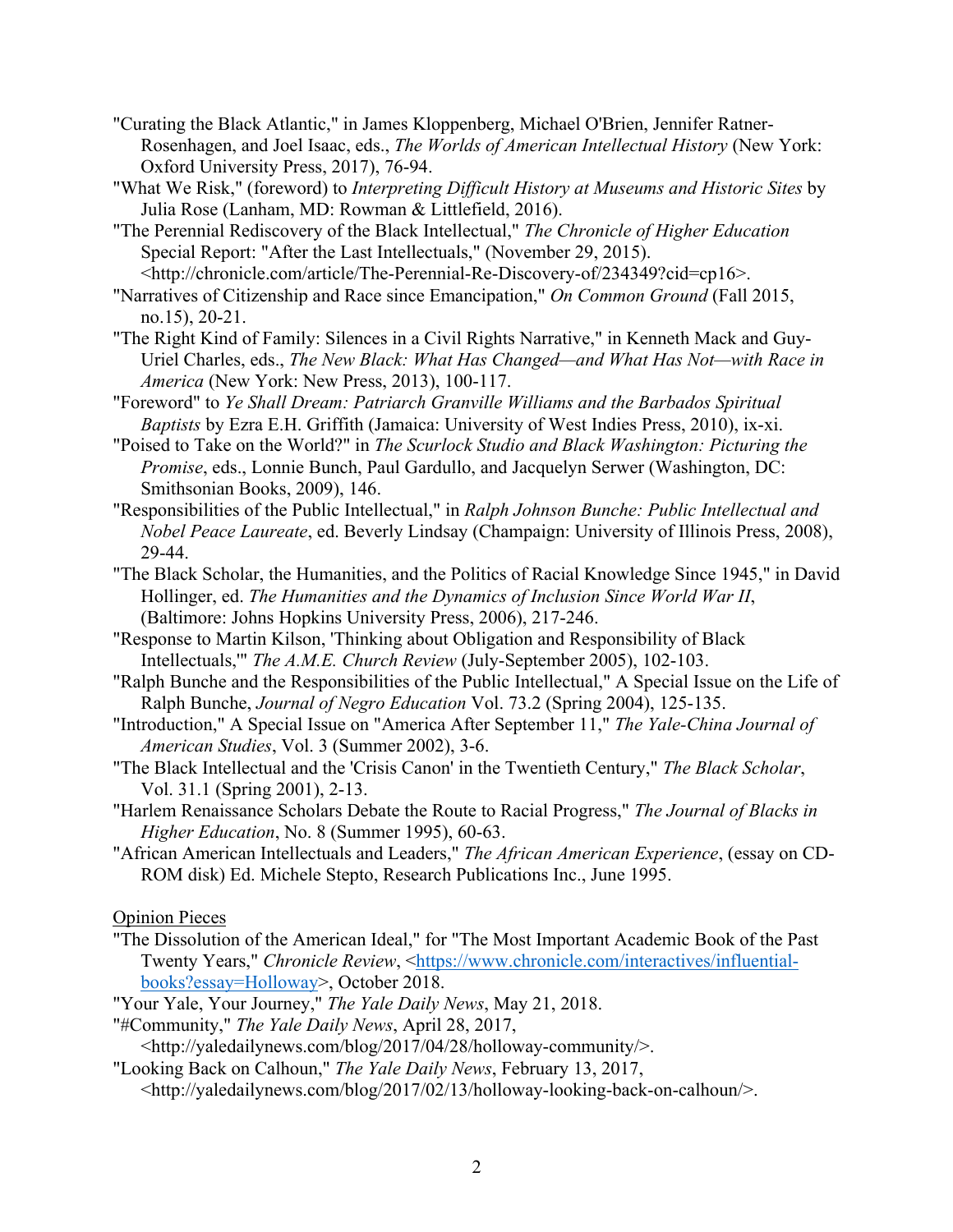- "Symbols and Speech: An Intellectual Framework for the Debate Over Renaming Campus Buildings," co-author John Witt, *The Chronicle of Higher Education,* December 16, 2016, <http://www.chronicle.com/article/SymbolsSpeech/238712>.
- "Whose History? Whose Culture?" *History Today*, October 18, 2016, <http://www.historytoday.com/jonathan-holloway/whose-history-whose-culture>.
- "Who is Black America?: Historians Wrestle with the Complexities of Defining Blackness," (blog post) The Futures of the African American Past Conference, Washington, DC, May 2016, <https://futureafampast.si.edu/blog/"who-black-america"-historians-wrestlecomplexities-defining-blackness>.
- "Selma: History as Entertainment, or Entertainment as History?" *AHA Today,* March 18, 2015, < http://blog.historians.org/2015/03/selma-history-entertainment-entertainment-history/>.
- "Caribbean Payback: Europe's Former Colonies Battle For Slavery Reparations," *Foreign Affairs*, April 3, 2014, <http://www.foreignaffairs.com/articles/141090/jonathanholloway/caribbean-payback>.
- "Obama is Not a Post-Racial President: The Enduring Political Legacy of Amiri Baraka," *Foreign Affairs*, January 26, 2014, <http://www.foreignaffairs.com/articles/140674/jonathanholloway/obama-is-not-a-post-racial-president>.

# Review Essays

- "Ubiquity, Invisibility, and Impossibility: the Tradition of the Black Intellectual," *Patterns of Prejudice* (vol. 50, no.3, July 2016): 302-306.
- "What is America to Me? Defining Black Life through the Motherland," *Reviews in American History* Vol. 31.1 (March 2003), 93-100.
- "Racial Conferrals and Claims: The Politics of Race Leadership in the Early Twentieth Century," *American Quarterly* Vol. 50.2 (June 1998), 415-423.
- "The Soul of W.E.B. Du Bois," *American Quarterly*, Vol. 49.3 (September 1997), 603-614.
- "The Burden of Being First: Race, Culture, and Politics in America," *Reviews in American History* 24 (1996), 161-166.
- "E. Franklin Frazier Reconsidered: A Review," *The Journal of Progressive Human Services* Vol. 3.2 (Fall 1992), 89-99.

# Reviews

- "Jim Downs, *Sick from Freedom: African-American Illness and Suffering During the Civil War and Reconstruction*," *The Journal of Interdisciplinary History* vol.43, no.4 (Spring 2013): 640-641.
- "*Going Down Jericho Road* by Michael Honey," *Tennessee Historical Quarterly* Vol. LXIX.4 (Winter 2010), 361-363.
- "*From Jim Crow to Civil Rights* by Michael J. Klarman," *Journal of Interdisciplinary History*  Vol. XXXVII (Autumn 2006), 312-313.
- "*Manliness and Its Discontents* by Martin Summers," *North Carolina Historical Review* Vol. LXXXI.4 (October 2004), 479-450.
- "*Tributes to John Hope Franklin: Scholar, Mentor, Father, Friend* by Beverly Jarrett, ed.," *A.M.E. Church Review* Vol. CCX.394 (April-June 2004), 114-115.
- "*Southern History Across the Color Line* by Nell Irvin Painter," *Journal of Interdisciplinary History* (June 2003), 100-101.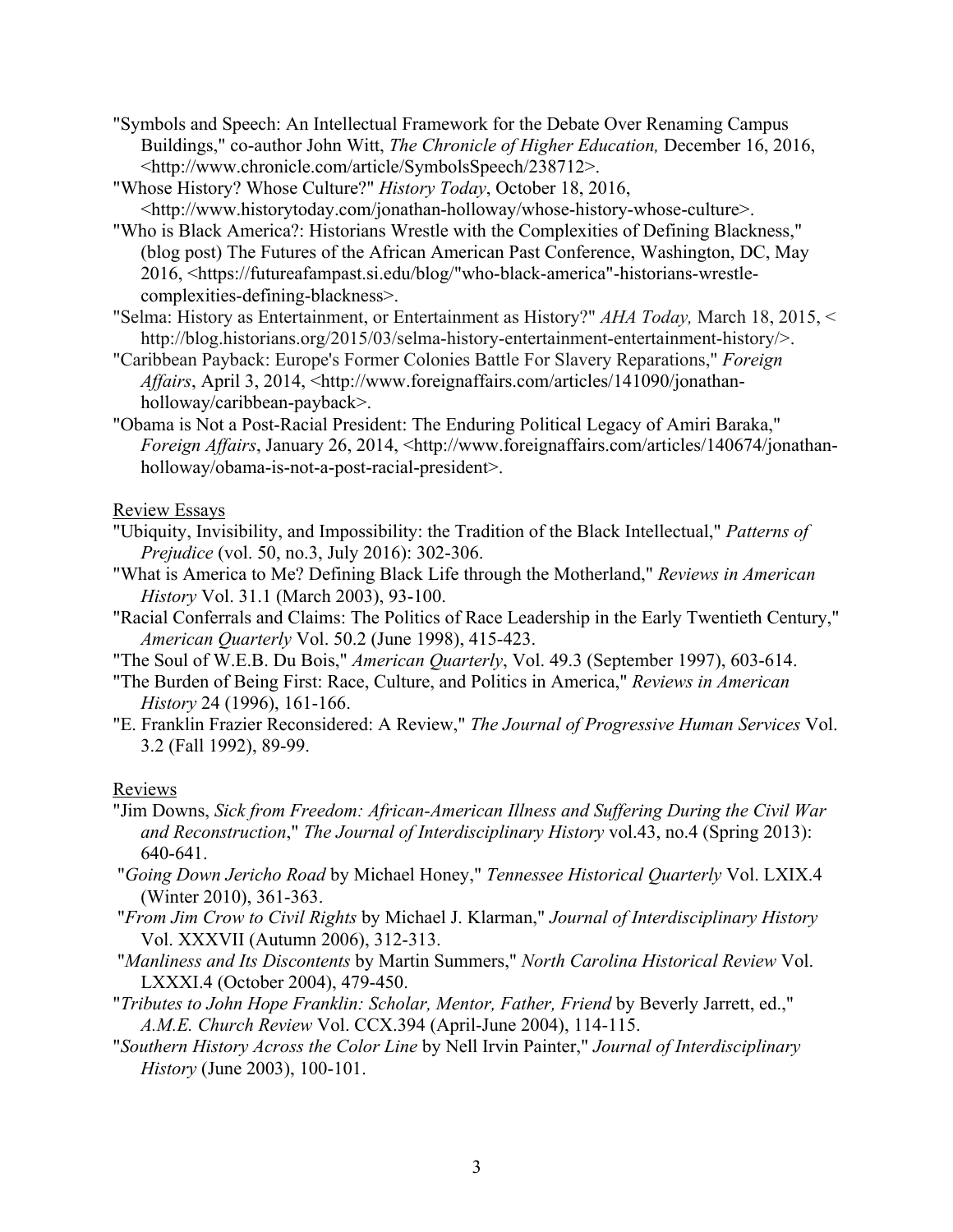- "*Social Scientists for Social Justice: Making the Case against Segregation* by John P. Jackson Jr.," *Journal of American History* Vol. 90.1 (June 2003), 133*.*
- "*Black Identity and Black Protest in the Antebellum North* by Patrick Rael," *African American Review* Vol. 37.1 (Spring 2003), 681-682.
- "Reviewing the Reviewers," *The Journal of Blacks in Higher Education* No. 29 (Autumn 2000), 126-127.
- "*Revolution of Conscience: Martin Luther King, Jr. and the Philosophy of Nonviolence* by Greg Moses," *Social Science Quarterly*, Vol. 80.2 (June 1999), 431-433.
- "*The Work of Democracy: Ralph Bunche, Kenneth B. Clark, Lorraine Hansberry, and the Cultural Politics of Race* by Ben Keppel," *History of Education Quarterly* Vol. 36.3 (Fall 1996), 360-361.

#### Encyclopedia Articles

- "Abram Harris Jr.," *The Biographical Dictionary of American Economists, vol. 1, A-I*, General Ed. Ross B. Emmett (London: Thoemmes Continuum, 2006), 419-420.
- "Ralph Bunche," "Howard University," and "Joint Committee for National Recovery," *The Encyclopedia of the Great Depression*, Ed. Robert McIlvaine (New York: Macmillan Library Reference, 2004).
- "Amenia Conferences (1916 and 1933)," "National Negro Congress," "W.E.B. Du Bois," and "Social Science," *Civil Rights and the United States*, Eds. Patricia Sullivan and Waldo Martin (New York: Macmillan Library Reference, 2000).

#### Submitted

*The Cause of Freedom: A Concise History of the African American Past* (New York: Oxford University Press).

"Race and the Making of the Modern Campus Moment," *The Chronicle of Higher Education.*

### In Preparation

"Culpability," *Yale Review. A History of Absence: Race and the Making of the Modern World.*

#### **Panels and Presentations**

- "Touchstone Texts: The Historical Works We're Reaching for Today," American Historical Association, New York, January 2020.
- "Weaponized: Free Speech and Academic Freedom in the Age of Social Media," Emory University, Atlanta, March 2019.
- "Currency: Race and the Circulation of the American Ideal," Society for United States Intellectual History (keynote address), Chicago, November 2018.
- "Whose Speech is Free?: Diversity, Inclusion, and the Politics of Expediency," Council of Graduate Studies (keynote address), Chicago, July 2018.
- "Memory, 'the Lost Cause,' and 'Confederate' Memorial Hall," Wrestling with Our Past: Vanderbilt, Race, and the Confederate Legacy, Vanderbilt University, March 2018.
- "Race, History, and Higher Education: When Blackness Comes to Campus" (annual spring lecture), Metropolitan Policy Center, American University, March 2018.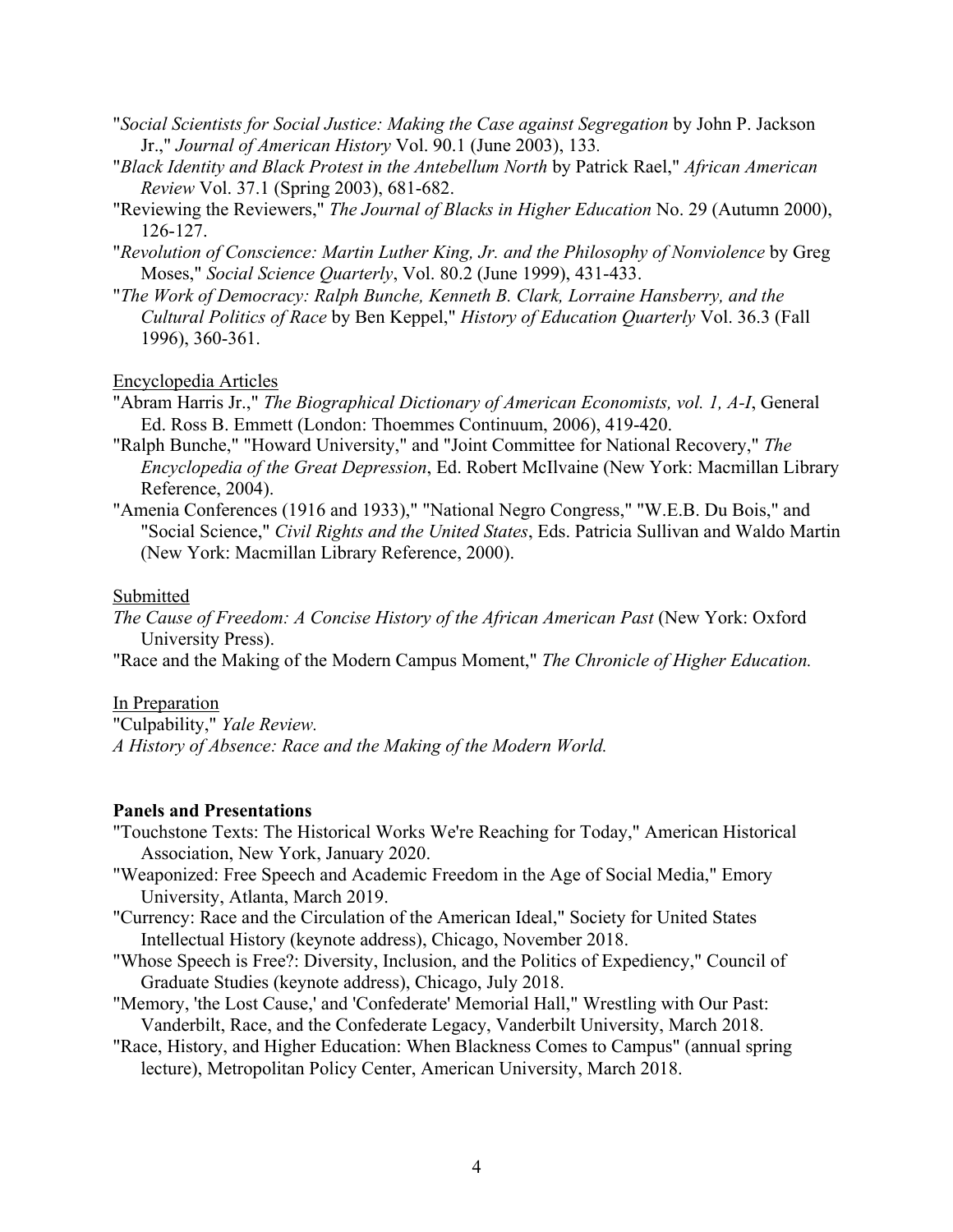- "The Price of Recognition: Race and the Making of the Modern University," American Psychoanalytic Association, New York, NY, February 2018.
- "The Price of Recognition," (keynote address), Northwestern University, February 2018.

"Free Speech on Campus," American Historical Association, Washington, DC, January 2018.

- "*An Outrage*: Commentary," American Historical Association, Washington, DC, January 2018.
- "Speech and Privilege: Speech and Campus Life," Chicago Humanities Festival, Chicago, July 2017.
- "Slavery and the University: Past and Present," (chair) Organization of American Historians, New Orleans, April 2017.
- "The Price of Recognition: Race and the Making of the Modern University," Edward Alexander Bouchet Conference on Diversity and Graduate Education (keynote address), Yale University, April 2017.
- "*An Outrage*: Commentary," The Nation We Build Together (History Film Forum), National Museum of American History, Smithsonian Institution, March 2017.
- "The Price of Recognition: Race and the Making of the Modern University," Humanities Forum Keynote: "Memory and Identity," Hamilton College, February 2017.
- "The Price of Recognition: Race and the Making of the Modern University," Winter Convocation, Washington & Lee University, January 2017.
- "A Most Peculiar Institution: Slavery, Jim Crow, and the American University Today," Massachusetts Historical Society, November 2016.
- "Campus Speech: Alive and Well or Under Siege?" (symposium participant), PEN America Foundation, Philadelphia, November 2016.
- "The Legacies of Jim Crow: Race, Recognition, and the Making of the Modern University," Boston University, November 2016.
- "The Price of Recognition: Race and the Making of the Modern University," (keynote address), Aesthetic Afterlives: Memory, Transfiguration, and the Arts, Comparative Literature Annual Conference, Princeton University, September 2016.
- "Race and Absence in the Modern Black World," Dangerous Ideas: U.S. Intellectual History and the Debate Over Ideas in America, Indiana University-Purdue University, Indiana, Intellectual History Symposium, July 2016.
- "How Colleges Develop Civic Leaders," The Aspen Institute Festival of Ideas, Aspen, CO, June 2016.
- "What Students Want: Addressing the Diversity Problem in Our Profession," Organization of American Historians, Providence, RI, April 2016.
- "Crybullies, the Death of Free Speech, and Other Red Herrings: Universities and the Public in the Age of Social Media," Distinguished Lectureship: Difficult Discussions, University of New Mexico, April 2016.
- "Curating the Black Atlantic: Race, Memory, and Museum Making," Drayton Hall Distinguished Lecture Series, Charleston, SC, March 2016.
- "From 'Concerned Student 1950' to Diversifying the Profession: Responding to Student Demands for Change," American Historical Association, Atlanta, GA, January 2016.
- "Ubiquity, Invisibility, and Impossibility: The Black Intellectual in the 'American Seen,'" Public Intellectuals since Russell Jacoby's *The Last Intellectuals* (Plenary Session), Society for United States Intellectual History, October 2015.
- "Transnational Activist-Intellectuals," Symposium in Honor of Nico Slate, Carnegie Mellon University, October 2015.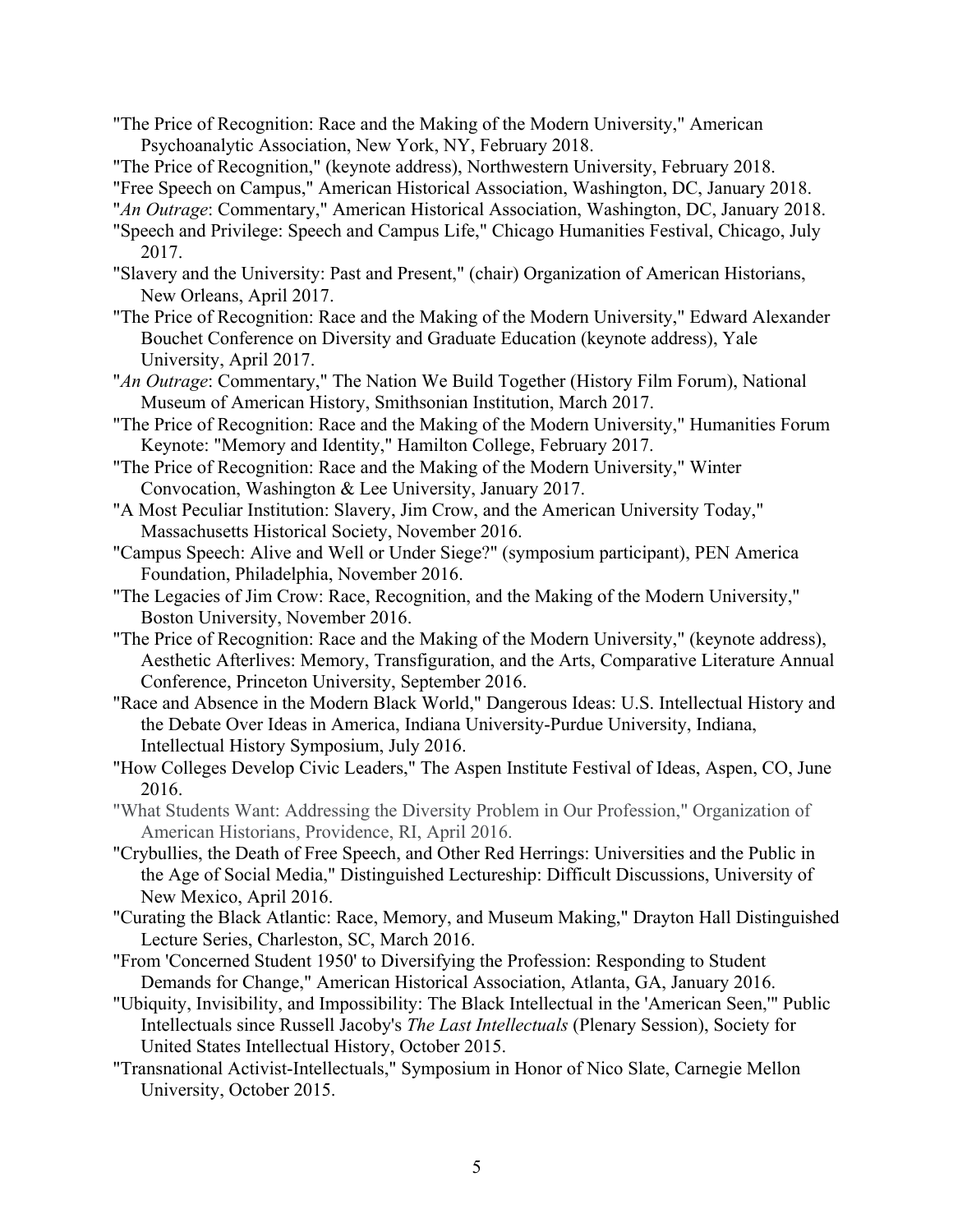- "Whose Memories Matter? Race, Identity, and the Battle for American History," Lycoming College, April 2015 (OAH Distinguished Lecture & 42nd Annual Robert H Ewing Lecture).
- "Curating the Black Atlantic," National Art Gallery of the Bahamas, February 2015; Minorities and Philosophy Workshop, Yale University, February 2015.
- "Heritage Tourism, Museums of Horror, and the Commerce of Memory," National Underground Railroad Freedom Center (The John and Francie Pepper Freedom Lecture), April 2015; Connecticut Academy for Arts and Sciences, February 2015; Louisiana State University, January 2015; Symposium Lecture, Inauguration Weekend, Yale University, October 2013; University of Wisconsin-Green Bay, October 2013.
- "Memory in the Diaspora: Searching for Home in the African American Past," Preston Lecture, Hotchkiss School, Lakeville, CT, March 2014.
- "The Right Kind of Family: Answering the Silences in a Civil Rights Memory," Martin Luther King, Jr., Realizing the Dream Distinguished Lecture, University of Alabama, March 2014.
- "The Scars of Memory and Identity," Bunche Authors' Series, UCLA, Los Angeles, January 2014.
- "Teaching Intellectual History: A Roundtable," Society for United States Intellectual History, Irvine, CA, November 2103.
- "Memory in the Diaspora: Black Identity in a Transnational Moment," keynote address, Transnationalism and Minority Cultures, Mid-America Conference, Norman, OK, September 2013.
- "The Scars of Memory," Faculty, Workshop, Cornell University School of Law, Ithaca, September 2013.
- "Curating Absence: The Making of Black Atlantic Intellectual Traditions," Futures of Atlantic Intellectual History, Center for Research in the Arts, Social Sciences, and Humanities, Cambridge University, July 2013.
- "New York City, Race, and Citizenship," Gilder Lehrman Institute, Teaching American History, New York, NY, June 2013.
- "The Great Migration in Context," Gilder Lehrman Institute, Teaching American History, Providence, Rhode Island, Board of Education, March 2013.
- "What Does Home Mean to You?" TedxYale Conference, Hew Haven, February 2013.
- "Our Beloved Roots: Heritage Tourism and the Commerce of Memory," Illinois State University, February 2013; Center for African American Studies, Wesleyan University, November 2012; Public History Institute, New Haven, July 2012.
- "The Trauma of Legitimacy: Black Scholars and Memory in the Age of Black Studies," Center for African American Studies, Princeton University, November 2012; the Leon Forrest Annual Lecture, Northwestern University, April 2012.
- "Museums of Horror: Trauma and Post-Civil Rights Heritage Tourism," Conference on the Inclusive Museum, University of West Indies, Cave Hill, August 2012.
- "Mapping the Black World: Intellectual Traditions and Trajectories in a Global Moment," *The Futures of Atlantic Intellectual History*, Radcliffe Institute of Harvard University, May 2012.
- "Returning Home: Memory in the Diaspora," Critical Encounters, American Studies, Yale, February 2012.
- "Black and Ivy: 20th Century Intellectuals at Harvard," (chair) American Historical Association, Chicago, January 2012.
- "Jim Crow Wisdom," History Writing Workshop, Cornell University, November 2011.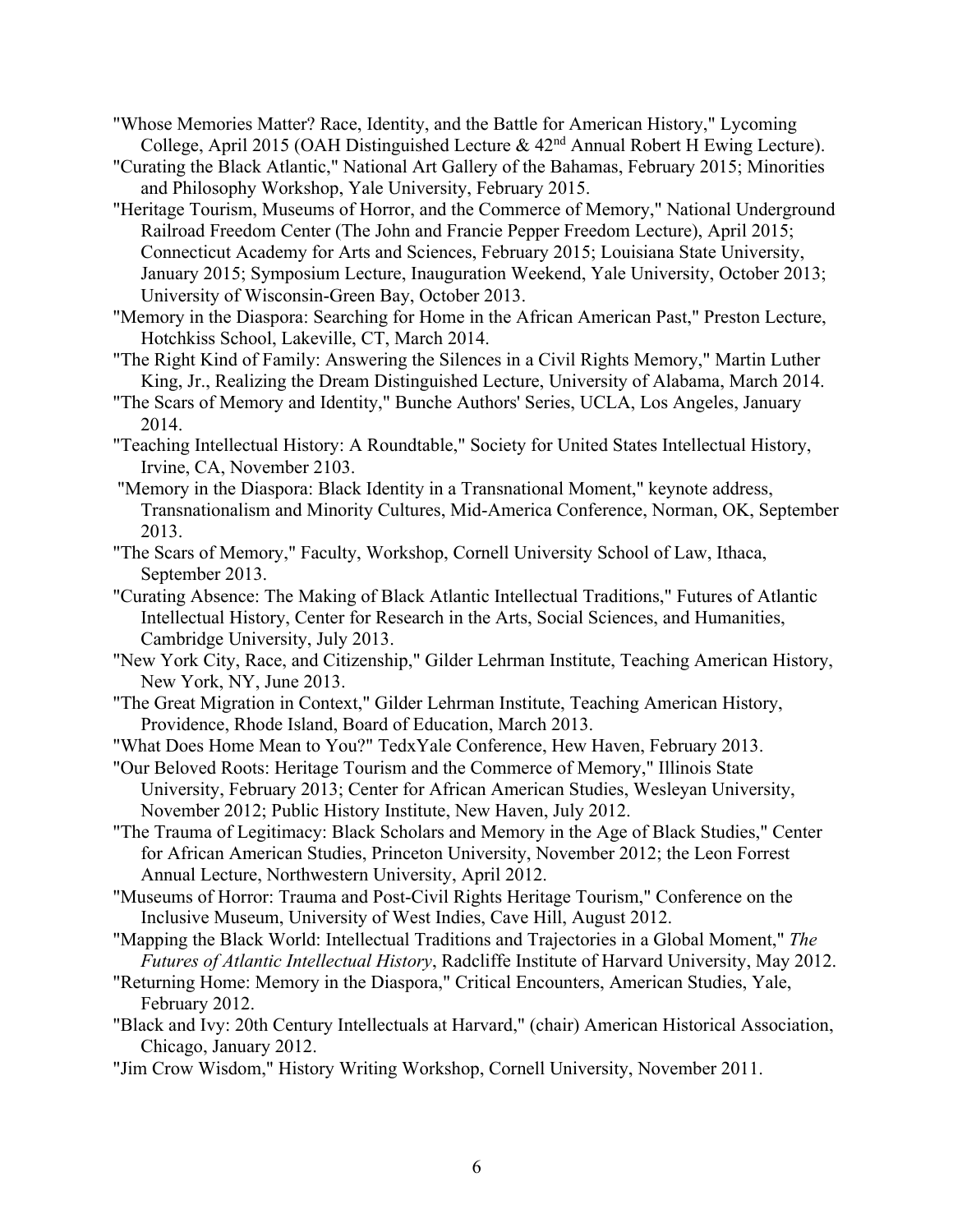- "Racial Spectacle and Shame Through and Beyond Civil Rights," Rhodes House, University of Oxford, October 2011.
- "Museums of Horror: Heritage Tourism in an Age of Racial Reckoning, 1960 to the Present," Clare College, University of Cambridge, October 2011.
- "Museums of Horror: A Cabin, A Guide, A Pew," American Studies Symposium, Yale University, April 2011.
- "Belonging: Desire and Performance in Post-Civil Rights Narratives of Citizenship," Collegium for African American Research, Paris, France, April 2011.
- "Race, Poverty, and Community: Social Science, Social Policy, and Public Discourse in the 1960s," (chair), Organization of American Historians, March 2011.
- "When History and the Historian Converge: Memoir and Historical Narrative," Writing History Workshop, Yale University, February 2011.
- "Racial Politics, Intellectuals, and Academia," (chair and comment), United States Intellectual History, CUNY Graduate Center, October 2010.
- "Going Where You Don't Belong: Race and Citizenship; the Historian and the First Person; Facts and Memories," Endeavors Colloquium, African American Studies, Yale, October 2010.
- "The Right Kind of Family: The Silences in a Civil Rights Movement Narrative," American Studies Symposium, Yale University, April 2010.
- "Stories, Narratives, and Citizenship: Race with History," From Slavery to Freedom to the White House: Race in 21<sup>st</sup> Century America, Duke University, April 2010.
- "Black Studies at 40: The Ivy League," Princeton University, December 2009.
- "Black Political Power and Racial Unity after the l960s," (chair & comment) Southern History Association, November 2009.
- "From Swastika to Jim Crow," Keynote panel, Museum of Jewish Heritage, October 2009.
- "The Expansion of American Democratic Ideals and Diversity," Gilder Lehrman Institute, Teaching American History, Towson University, July 2009.
- "Editing and the Art of Forgetfulness in Postwar Social Science and Literature," (keynote), Remembering Black America: Race and the Politics of Identity Since 1941 (conference convener), Yale University, April 2009.
- "Editing and the Art of Forgetfulness in Postwar Social Science and Literature," Charles Warren Center, Harvard University, March 2009.
- "'Chicago is the *known* city': Richard Wright and the Science of Literature" (keynote) Integrating the Life of the Mind: African Americans at the University of Chicago, 1870-1940, University of Chicago, January 2009.
- "Editing and the Art of Forgetfulness in Postwar Social Science and Literature," Endeavors Colloquium, African American Studies, Yale University, January 2009.
- "Identities Forged in Trauma," Pushing for Progress, Primary Source Summer Institute, October 2008.
- "Developing and Maintaining High Productivity in Writing," Ford Foundation Conference, September 2008.
- "Middle Passage: Conversations on Black Religion in the African Diaspora," Yale Divinity School, April 2008.
- "Taxonomies of a Proper Negro: The Rise of the Expert and the Art of Forgetting in Post-War Social Science and Literature," Whitney Humanities Center, November 2007.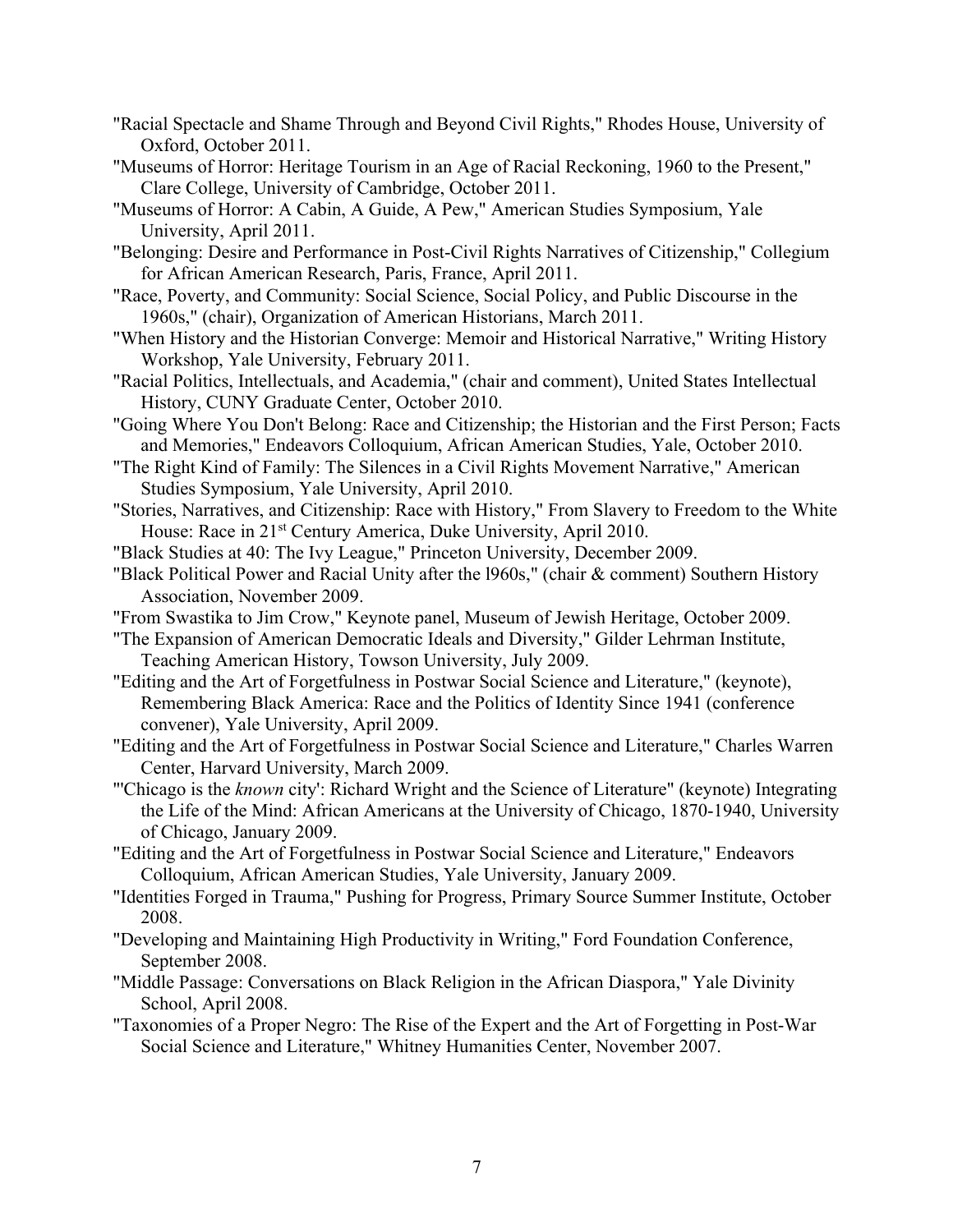- "Black Labor and the Politics of Knowledge: African-American Intellectuals, Social Science, and the Training of Black Workers, 1900-1950," (comment), Southern Labor Studies Conference, May 2007.
- "The Implications of Expecting Excellence," (keynote address), Academic Achievement Program, New York University, April 2007.
- "'Who Set You Flowin'?: A Conversation on Activism, the Academy, and the State of the Field," (roundtable), Pan-Africanisms: The Work of Diaspora Within and Without the Academy (African American Studies Graduate Student Conference), Yale, April 2006.
- "Race, Nation, and Memory: Narratives of African American Lives," Yale Club of London, Paul Mellon Center, May 2006.
- "Reclaiming Black American History: Narrative, Nation, and the Individual, 1920-1950," (chair & comment), American Historical Association, January 2006.
- "The Ethics of Memory," (chair), Autobiography and the Humanities Conference, Whitney Humanities Center, Yale University, October 2005.
- "The Politics of Forgetting: Narratives of Memory and Loss in African America," Yale Legal History Forum, Yale, September 2005.
- "The Roots of Black Studies," comment for "The Routes of Black Studies," (principal organizer) a symposium sponsored by the Stanford Humanities Center, Stanford University, May 2005.
- "Memory and Loss in Black America," St. Clair Drake Lecture, University of California, Berkeley, May 2005.
- "A Will to Remember: Memoir, Politics, and the Formation of Racial Leadership in Black America," California Polytechnic State University, San Luis Obispo, April 2005.
- "From Marian Anderson to the March on Washington: The Long Civil Rights Movement," Guest Lecture, Department of History, Stanford University, April 2005.
- "Jim Crow Wisdom: Life Lessons in the African American Community," Trajectories of Jim Crow (lecture series), Stanford University, February 2005.
- "Who Is American?: Race and Citizenship in United States History," Dennard Scholar Lecture, The St. Marks School of Texas, January 2005.
- "Charles Drew's Washington…and Mine: A Journey Through Race and Respectability in Troubled Times," (keynote address), Inspiring and Saving Lives: The Legacy of Dr. Charles Drew, The Humanities Council of Washington, D.C., December 2004.
- "Modern Slavery: The World, The U.S., and Cuba in Comparative Perspective," (comment), From Chattel Bondage to State Servitude: Slavery in the 20<sup>th</sup> Century, Gilder Lerhman Center for the Study of Slavery, Resistance, and Abolition, Yale University, October 2004.
- "Trauma, Drama, and the Diorama: The Power and Persistence of the Racial Phantasm in the Reproduction of Memory," (session convener and chair), Memory, Haunting, Discourse/ Discourse, Haunting, Memory, Karlstad University, Sweden, June 2004.
- "The Interracial Politics of Black Leadership in 1940s America," Clare College, Cambridge University, June 2004.
- "*Brown* v. *Board* and the Historical Roots of Legal Activism," Wolfe Institute for the Humanities, Brooklyn College, CUNY, April 2004.
- "Patronage, Humiliation, and Liberation: Black Political Discourse after 1941," Yale University, April 2004.
- "Public Children, Politicized Children, and the Meaning of Race Before and After *Brown* v. *Board of Education*," (chair & comment), Organization of American Historians, March 2004.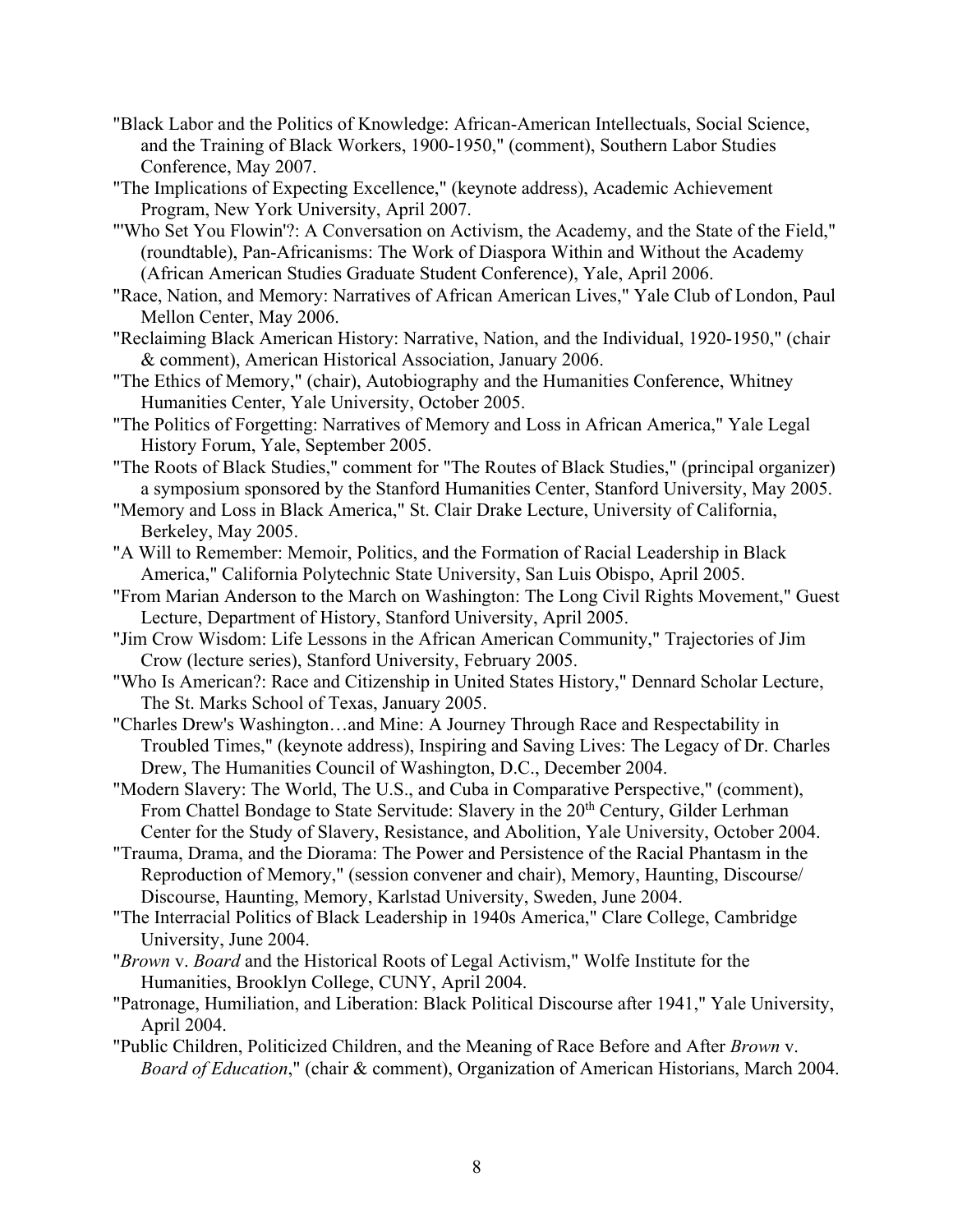- "The Interracial Politics of Black Leadership Since 1941," the Rayford W. Logan Annual Lecture, Howard University, March 2004.
- "Leadership and Escape in Black America: Ralph Bunche's Southern Journeys," Ralph Bunche: Scholar, Activist & Bureaucrat? (university symposium), UCLA, February 2004.
- "Black Scholars, the Humanities, and the Politics of Racial Knowledge," The Humanities and the Dynamics of Inclusion, American Academy of Arts and Science November 2003.
- "The Politics of Escape: Ralph Bunche and Black Leadership in the 1940s," Ralph Bunche Centenary Lecture, Northwestern University, October 2003.
- "Literature, Gender and the Politics of Racial Respectability," (seminar guest), Humanities Center, Northwestern University, October 2003.
- "The Politics of Cultural Authenticity: the Frazier-Herskovits Debate Revisited," University of Georgia, March 2003.
- "Jim Crow Humiliations: Racial Performance, Class, and Politics Since 1941," the Graduate Center, City University of New York, February 2003; University of Miami, November 2002; Ford Foundation Conference of Fellows (invited speaker), October 2002; Black History Month Celebration (keynote address), University of Wisconsin, Green Bay, February 2002; Departments of African American Studies and History, University of Illinois, Chicago, September 2001.
- "American Hunger: Black Intellectuals in Search of International Context," (chair & comment), American Studies Association, November 2002.
- "'Running Down Negro Reds': Race and Class Politics at Howard University in the Great Depression," Library of Congress, October 2002.
- "Career Choices Beyond the First Job," and "On Getting Published," (moderator), Andrew Mellon Foundation Summer Conference, June 2002.
- "Race Rhetoric and Presidential Politics Since 1980," Yale-China Association Summer Institute, Xiamen University, China, March 2002.
- "Affirmative Action Policy Choices: A Plenary Session," (chair and moderator), American Studies Association, November 2001.
- "Interrogating the Border: The Meaning and Implications of Interdisciplinarity in American Studies," (comment), American Studies Association, October 1999.
- "Constructing the Legacies of Black Intellectuals in Post-Civil Rights America," Wesleyan University, October 1999.
- "Envisioning Race and Constructing Ethnicity," (comments), San Diego Public Library, January 1999.
- "The Other King," (comments), Malcolm X Public Library, San Diego, January 1999
- "Race, Ethnicity, and the Academy," (roundtable), American Studies Association, November 1998.
- "Invisible Ones, Prodigal Sons, and Making Toms: The Legacies of Black Radical Intellectuals," Research Workshop, African and African American Studies, Yale University, October 1998.
- "Gender, Institutions, and Power: The Black Intellectual in the New Deal Era," Black Women Writers and the "High Art" of Afro-American Letters, UCSD, May 1998.
- "The 'Crisis Canon' and the Black Intellectual in the 20th Century," Center for Afroamerican and African Studies, University of Michigan, March 1998; Ford Foundation Conference of Fellows, October 1997; Cross Cultural Center Lecture Series, UCSD, April 1997; Law and Behavioral Sciences Seminar, UCSD, November 1996.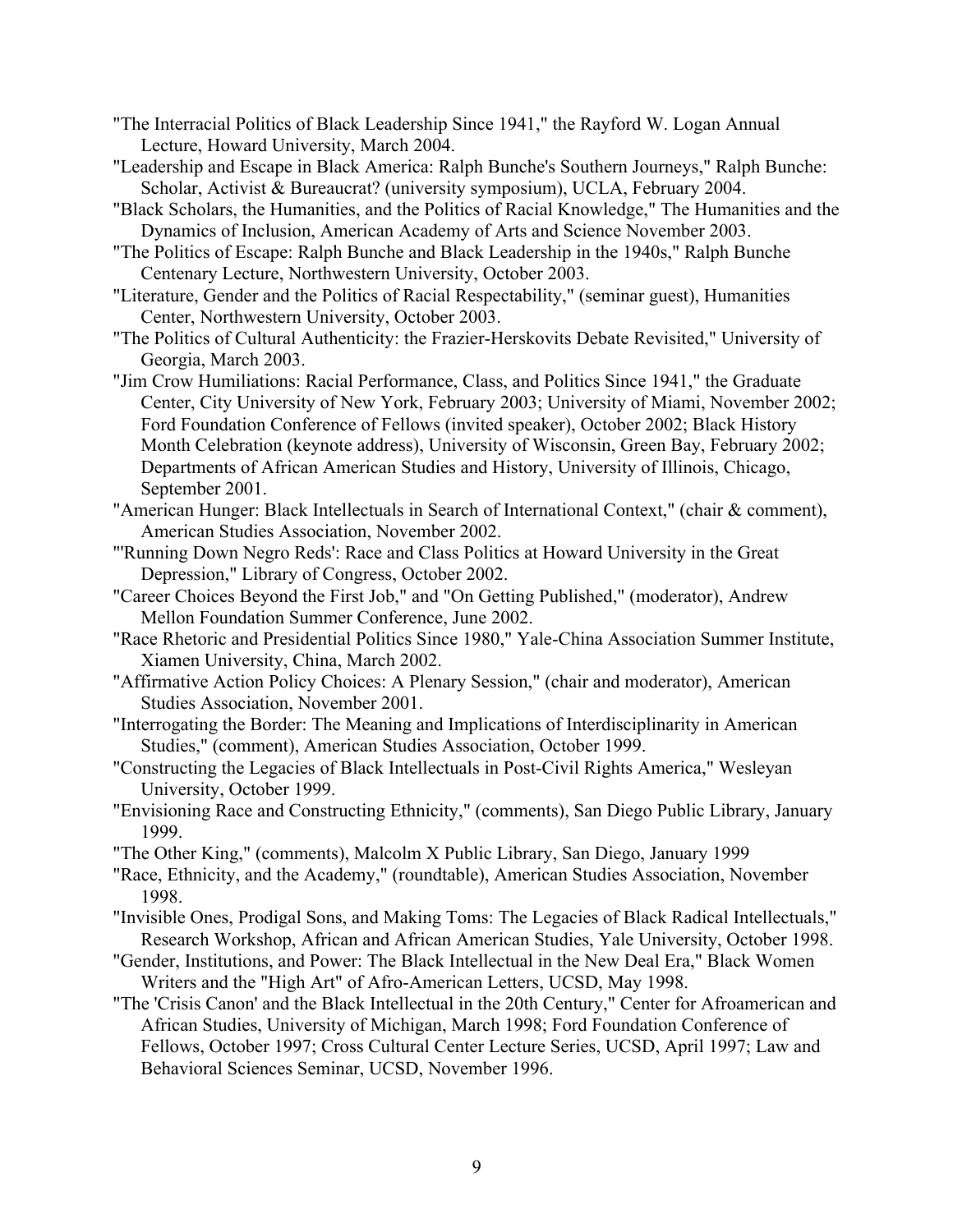- "Imagining Blackness: The Politics of Representation and the Art of Chester Higgins, Jr.," San Diego Museum of Photographic Arts, March 1998.
- "Rethinking Race, Troubling Empiricism," (comment), UCSD, Center for the Study of Race and Ethnicity, UCSD, February 1998.
- "Beyond Self-Defense: Research and a New Civil Rights Vision," Inter-Agency Coalition on Human and Civil Rights, Neighborhood House Association, February 1998.
- "Policing the Canon: Writing the Black Intellectual into the 20th Century," Social Science History Association, October 1997.
- "Implication of Electronic Technologies for the Development of American Studies," (roundtable), American Studies Association, October 1997.
- "The Unyielding Legacy of James Baldwin," Public Lecture, Skylight Books, Los Angeles, May 1997.
- "Exploring Meanings and Representations of Black Women's Work, 1890-1990," (comment), Organization of American Historians, April 1997.
- "Racial Identity on the U.S. Left," (comment), American Historical Association, January 1997.
- "Re/Locating W.E.B. Du Bois in American Studies," (conversation), American Studies Association, November 1996.
- "Intergroup Relations in American Society," (guest lecturer), California School of Professional Psychology, San Diego, October 1996.
- "Repositioning the Negro: John P. Davis and the New Black Activism," Association for the Study of Afro-American Life and History, October 1996.
- "Post-nationalist American Studies," (invited speaker) Humanities Research Institute, UC-Irvine, September 1996.
- "The Objective Ideal: Fighting *The New Negro* and Romantic Racialism," American Studies Association, November 1995.
- "The Problem of Expertise: World Fairs, Photography and the Quest to Represent," (comment), Center for the Study of Race and Ethnicity, UCSD, October 1995.
- "The Young Turks: The 1933 Amenia Conference and the Making of a Radical Professoriate," Association for the Study of Afro-American Life and History, October 1995.
- "Uncovering the Secret: Intraracial Class Structure and Conflict in Black Washington, D.C., up to World War II," The Historical Society of Washington, D.C., May 1995.
- "Alumni Panel: Ensuring the Success of Junior Faculty," Plenary Session #1, Dorothy Danforth Compton Conference of Fellows, April 1995.
- "The Radicals Within: Ralph Bunche, E. Franklin Frazier, and Abram Harris," Organization of American Historians, March 1995.
- "Redefining the 1950s: A Workshop," (invited participant) American Studies Program at UCLA, December 1994.
- "The Political Use of History: Ralph Bunche and 'A World View of Race,'" Southern Historical Association, November 1994.
- "From the Secret City to the Capstone: Institutional Life in the Intellectual Center of Black America, 1870-1935," University of Virginia Southern Studies Program and the Carter G. Woodson Institute, April 1994.
- "The 'Third Wave of Negro Intellectuals': Understanding the Role and Significance of the Interwar Era African American Intelligentsia," Dorothy Danforth Compton Conference of Fellows, April 1993.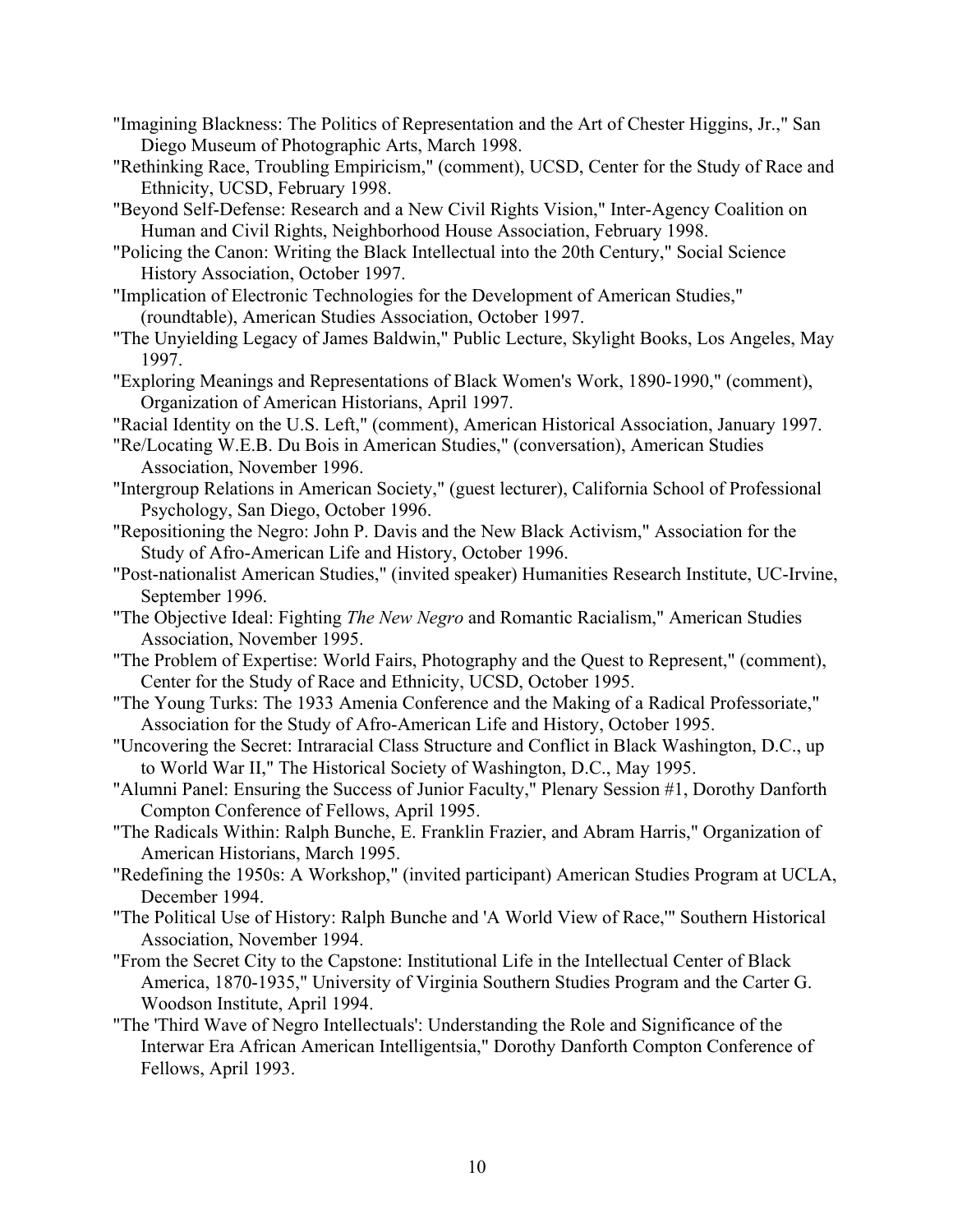"The Myth of Amateurism in Professional Sports," Ford Foundation Conference of Fellows, October 1990.

## **Awards**

Distinguished Lecturer, Organization of American Historians, 2011-present American Academy of Arts & Sciences (elected), 2019 Society of American Historians (elected), 2019 Howard R. Lamar Faculty Award for Service to Alumni, Association of Yale Alumni, 2017 Lifetime Achievement Award, Afro-American Cultural Center, Yale University, 2017 Edward Alexander Bouchet Leadership Award, Yale University, 2017 Ebenezer D. Bassett Memorial Committee's Humanitarian Award, Central Connecticut State University, 2015 American Book Award for *Jim Crow Wisdom: Memory and Identity in Black America Since 1940,* Before Columbus Foundation, 2014 Alphonse Fletcher Sr. Fellow, 2011-2012 Non-resident Fellow, W.E.B. Du Bois Institute, Harvard University, 2011-2012 Senior Faculty Fellowship, Yale, 2011-2012 Honorary Member, Phi Beta Kappa, Alpha of Connecticut, Yale University, 2010 William Clyde DeVane Medal for Exceptional Instruction at Yale College, Phi Beta Kappa, Alpha of Connecticut, Yale University, 2009 *Choice* Outstanding Academic Title for *Black Scholars on the Line*, 2009 Bronze Prize, ForeWord Magazine, 2007 Book of the Year Award Winner for *Black Scholars on the Line* (Category: Anthologies), 2008 Senior Faculty Fellow, Whitney Humanities Center, 2006-2009 Fellow, W.E.B. Du Bois Institute, Harvard University, Fall 2005 (declined) Senior Faculty Fellow, Whitney Humanities Center, Yale, 2005-2006 (deferred) Dennard Scholars Visiting Fellow, St. Marks School of Texas, January 2005 Fellow, Stanford Humanities Center, Stanford University, 2004-2005 Senior Faculty Fellowship, Yale, 2004-2005 Fellow, W.E.B. Du Bois Institute, Harvard University, Fall 2004 (deferred) Junior Faculty Fellow, Whitney Humanities Center, Yale, 2004-2005 (declined) Nominee, Richard Brodhead Award for Excellence in Undergraduate Advising, Yale, May 2004 Morse Junior Faculty Fellowship in the Humanities, Yale, 2001-2002 Moore Fund for Instructional Development (co-investigator), Yale, 2001-2002 Baker-Steyer Fund Research Grant (co-investigator), Yale, 2000-2001 (renewed: 2001-2002; 2002-2003) Information Technology Services Innovation Fund Grant (co-investigator), Yale, 2000-2001 (renewed: 2001-2002; 2002-2003) Outstanding Faculty Award, African American Student Union, UCSD, June 1998 Graduate Student Development Grant, Center for the Study of Race and Ethnicity, UCSD, Summer 1997 Faculty Career Development Grant, UCSD, Fall 1997 and Fall 1995 All People's Diversity Award, Cross Cultural Center, UCSD, Spring 1997 Chancellor's Summer Faculty Fellowship, UCSD, 1996

Academic Senate Research Grants, UCSD, 1997-1998, 1996-1997 and 1995-1996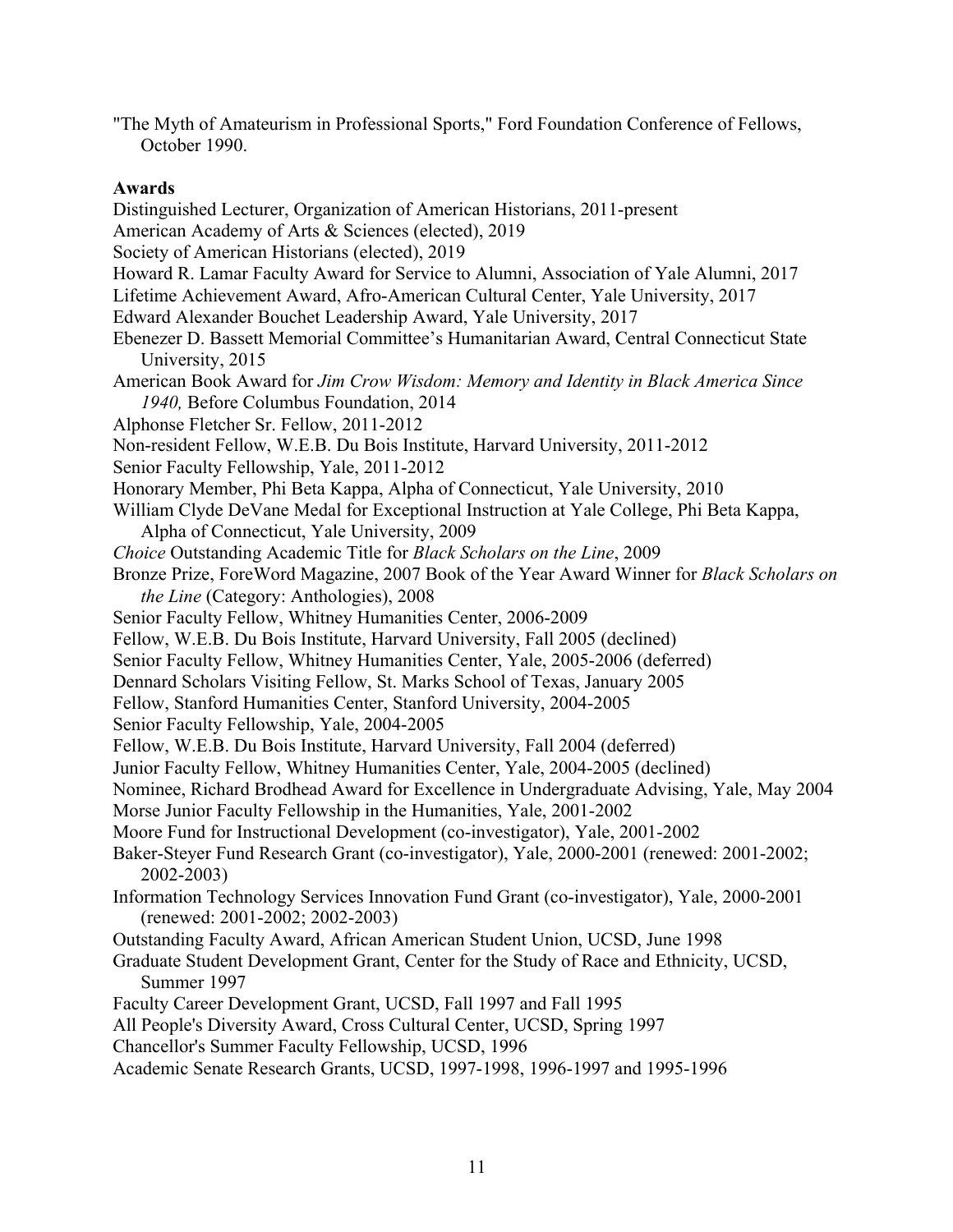Dissertation Fellow, National Museum of American History, Smithsonian Institution, Summer 1994 Huggins-Quarles Award, Organization of American Historians, 1994 Visiting Scholar, National African American Museum Project, Smithsonian Institution, July 1993-March 1994 Predoctoral Fellow, Ford Foundation, 1990-1994 Dorothy Danforth Compton Prize Fellow, Danforth Foundation, 1990-1994 Fellow in Public Affairs, Coro Foundation, August 1989-June 1990 Honors (A.B.), Stanford University, June 1989

## **Relevant Experience**

- Reader, *Western Journal of Black Studies*, *Journal of Policy History*, *MELUS*, *Journalism History*, *Political Text*, *Social Identities*, *Sociology and Cultural Studies*, *Journal of American History*, *American Quarterly*, Bedford/St. Martin's, University of Michigan Press, New York University Press, Sage Publications, Polity, Oxford University Press, Yale University Press, University of Illinois Press, University of Chicago Press, Columbia University Press, Harvard University Press, University of North Carolina Press, Duke University Press, *Du Bois Review*, *History & Memory*, Rutgers University Press, *American Studies*, University of Pennsylvania Press.
- Tenure & Promotion reviewer: Department of History, UCLA; Department of Political Science, Macalester College; Department of History and African American Studies, Northwestern University; Department of History, University of Cincinnati; Department of Comparative Studies, The Ohio State University; Department of African American Studies, The State University of New York, Buffalo; School of Law, Harvard University; Department of Black Studies, University of California, Santa Barbara; Department of History, New York University; Department of History, Illinois State University; Department of History, University of Chicago; Department of History, Stanford University; Department of History, Claremont McKenna College; Department of History, Texas Tech University; Department of History, Boston College; Center for African American Studies, University of Michigan; American Studies Program, University of California, Santa Cruz; Department of Ethnic Studies, University of Oregon; Department of African American Studies, UC, Berkeley; Department of History, Columbia University; Department of History, Wesleyan University; Department of African American and Diaspora Studies, Vanderbilt University; Department of History, University of Richmond; Department of Sociology, Columbia University; Department of English, University of Southern California; Africana Studies, Georgia State University; English, Florida State University; African American Studies, University of Kansas; History, Tufts University

Faculty, Yale Public History Institute, July 2012, July 2013, July 2014, July 2015

Scholarly Consultant, *Defining Freedom, Defending Freedom: The Era of Segregation* for the National Museum of African American History and Culture, Smithsonian Institution, 2012- 2013

Seminar Leader, "Narratives of Citizenship: Race and American History Since Emancipation," Yale National Initiative, July 2012

Documentary Consultant, "A Long Way from Home: The Untold Story of Baseball's Desegregation, 1947-1971," directed by Gaspar Gonzalez, Common Machine Productions,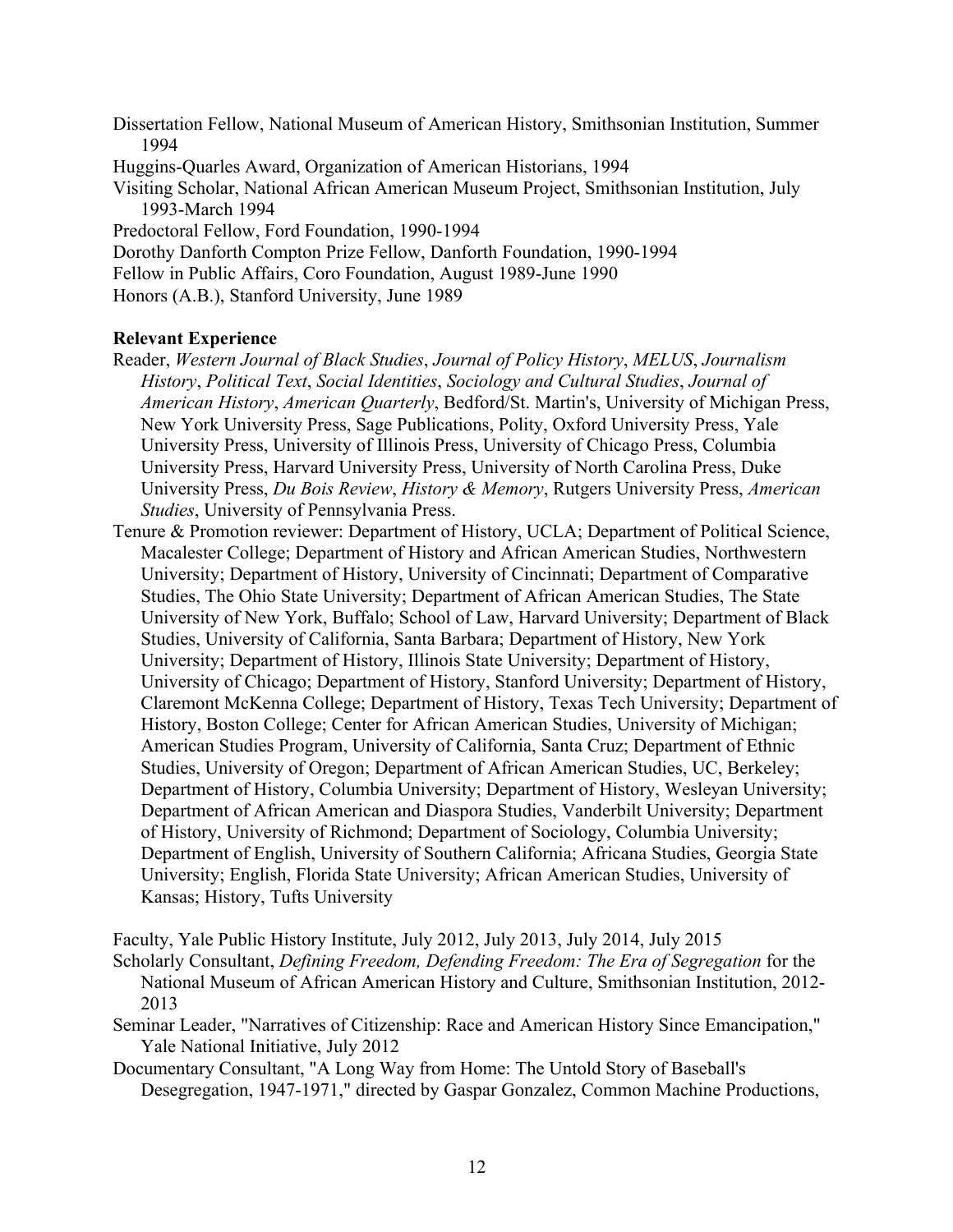December 2011-present

- Consultant, Review Panel for African and African American Studies, Wesleyan University, October 2011
- Member, Advisory Board, Stanford Humanities Center, July 2006-June 2012
- Convener, "Jim Crow and the Fight for American Citizenship," Gilder Lehrman Institute Summer Seminar, Yale University, July 2009, June 2010, June 2011, July 2012, July 2013
- Faculty Advisor, 10,000 Hours Concert, July 2008-December 2009
- Member, Faculty Advisory Board, Yale Political Union, July 2008-June 2009
- Participant, "Picturing US History," (National Endowment for the Humanities Grant) American Social History Project, March 2006-2009
- Consultant, "The Civil Rights Movement," Teaching American History Grant, Amarillo, Texas, June 2008
- Member, Advisory Committee, "Little Rock, 50 Years Later," an international, interdisciplinary conference, September 2007
- Consultant, MacArthur Foundation, 2005-2006
- Consultant, Interdisciplinary Studies Programs and African American Studies, University of Miami, Spring 2003

Major media

Documentary Consultant and Interviewee, "Tell Them We Are Rising: The Story of Black Colleges and Universities," directed by Stanley Nelson and Marco Williams, Firelight Media, August 2010-June 2017; PBS, February 2018

Speaker, "Free Speech on Campus," American Historical Association, C-Span, January 2018

- Interviewee, "An Outrage: A Documentary Film about Lynching in the American South," directed by Lance Warren and Hannah Ayers, March 2017.
- Interviewee, "Yale Announces New Procedure For Renaming Of University Buildings," All Things Considered with Audie Cornish, December 2016, < http://www.npr.org/ 2016/12/05/504467113/ yale-announces-new-procedure-for-renaming-of-universitybuildings>
- Interviewee, "What Divides Us?: An Interview with Yale College Dean Jonathan Holloway," by Jelani Cobb, *The New Yorker*, November 2015, <http://www.newyorker.com/news/newsdesk/what-divides-us-an-interview-with-yale-college-dean-jonathan-holloway>

Interviewee, "New Day Jazz," KDVS, 90.3, September 2014

Interviewee, "Caribbean Nations Seek Reparations," The Tavis Smiley Radio Show, March 2014 Interviewee, "Walden's Pond," WBAI, 99.5, January 2014

- Studio Guest, "American Mythologies" on Melissa Harris-Perry, MSNBC, December 2013
- Interviewee, "The Lower Frequencies," July 2013,
- <http://www.thelowerfrequenciespodcast.com/ep1holloway/>
- Consultant, "Stories from the Road to Freedom," produced by New Animal Productions (2012); History Channel, February 2013
- Speaker, "Racial Laws: Nuremburg & Jim Crow," Museum of Jewish Heritage, C-Span, October 2009
- Special guest, "From Lincoln to Obama," on "CNN Worldwide with Soledad O'Brien," February 2009
- "Richard Wright" (voice-over artist), for "Soul of a People: Writing America's Story," produced by Stone Soup Productions, 2009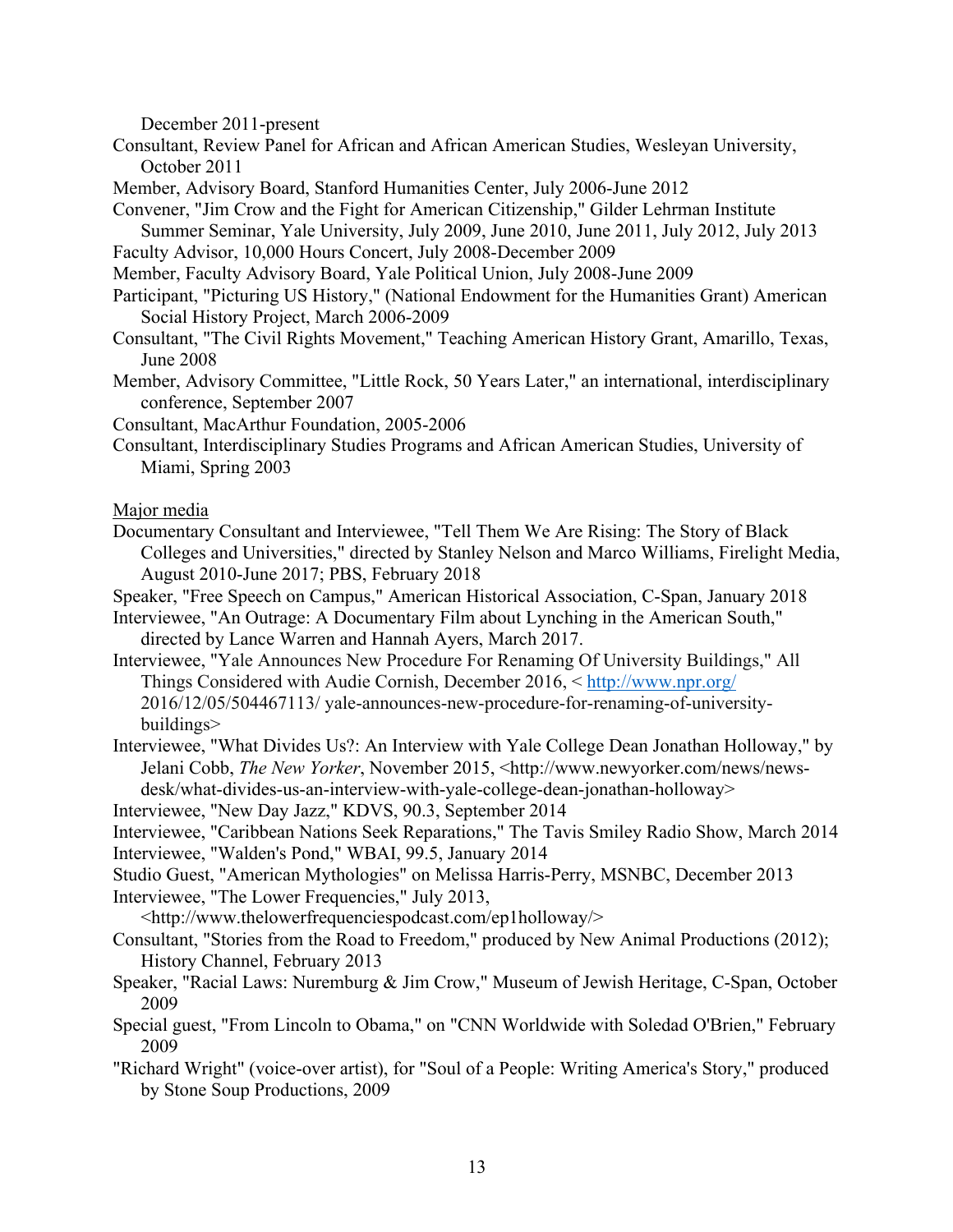Guest Speaker, "Confronting the Veil," Book-TV, C-Span 2, November 2002

- Interviewee, "Regrowing a Spine: Wake-up Call Sounds for U.S. Workers," CBS MarketWatch.com, August 2002
- Script Consultant and Documentary Consultant, "Ralph Bunche: An American Odyssey," film biography, produced by William Greaves Productions, Inc. (1999); PBS, February 2001
- Interviewee, "The Political and Cultural Legacies of the Vietnam War," Lehrer Newshour, April 2000

Interviewee, "President Clinton Commencement Address," ABC World News Tonight, June 1997 (And several local talk radio and television news appearances)

# **Academic Organizations & Service**

Member, Advisory Board, Academic Leadership Institute, August 2019-present. Independent Director, Turnitin, July 2019-present. Member, Visiting Scholars Committee, Phi Beta Kappa, July 2018-present. Member, Board of Directors, Illinois Humanities, July 2018-present. Member, Board of Directors, Chicago Botanic Garden, May 2017-present. Member, Board of Directors, National Humanities Alliance, March 2017-present. Member, Mellon Foundation Advisory Board, The HistoryMakers: The Next Generation, November 2015-May 2017. Member, Visiting Advisory Board for Diversity and Equity, Vanderbilt University, 2016. Ford Foundation Fellowship Selection Committee, March 2000, 2001, 2004, 2005, 2006, 2008, 2012, & 2013. Chair, Fellowship Selection Committee, March 2009 & 2010. National Humanities Center, Application Reader, Fall 2012. Advisory Committee of Historians, Franklin D. Roosevelt Four Freedoms Park Project, October 2010-June 2011. National Endowment for the Humanities, Summer Stipend Review Committee, Fall 2010. Stanford Humanities Center, Application Reader, 2005, 2006, 2009, & 2010. Collegium for African American Research. Society for U.S. Intellectual History. Advisory Board, January 2016-present. American Studies Association. Presidential Advisory Committee on Relations with Ethnic Studies Departments and Programs, Faculty, and Students (co-chair), July 1999-June 2003. Program Committee, 2002 & 1999. Mary C. Turpie Prize Committee, 2001. Minority Scholars' Committee (advisor *ex officio*), July 1999-June 2000. Presidential Advisory Committee on Ethnic Studies Departments, January 1998-June 1999. Minority Scholars' Committee, July 1996-June 1999. Organization of American Historians. Executive Board, 2018-present. OAH Distinguished Lecturer, 2011-present. Horace Samuel and Marion Galbraith Merrill Travel Grant Prize Committee (chair), July 1999-June 2000. American Historical Association.

The Ralph Bunche Centenary Commemoration Committee.